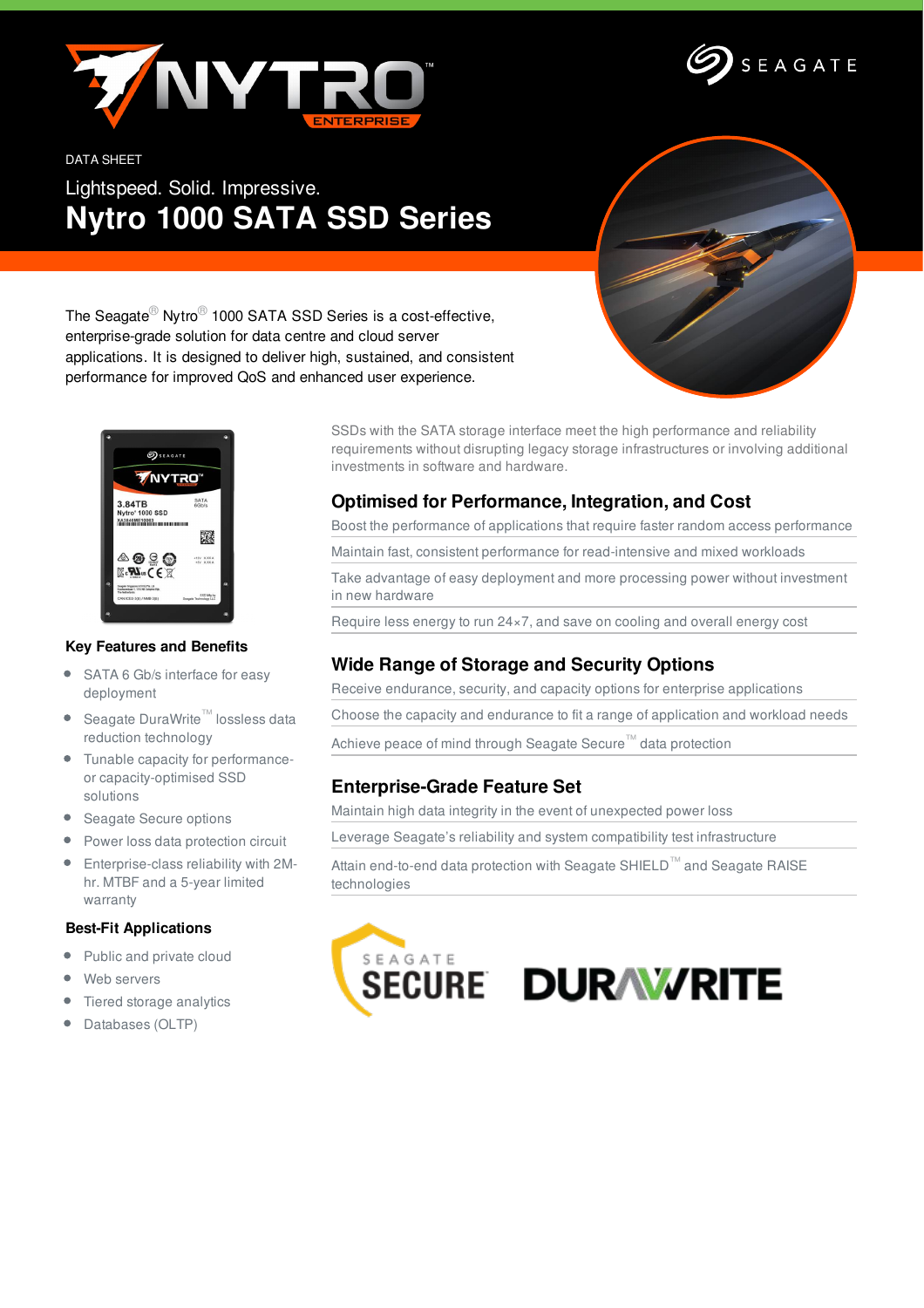



| Specifications                                          | Nytro 1351 SATA SSD - Light Endurance |                                 |                                 |                                 |                                 |  |  |  |  |
|---------------------------------------------------------|---------------------------------------|---------------------------------|---------------------------------|---------------------------------|---------------------------------|--|--|--|--|
| Capacity                                                | 3.84TB                                | 1.92TB                          | 960GB                           | 480GB                           | 240GB                           |  |  |  |  |
| <b>Standard Model Numbers</b>                           | XA3840LE10063                         | XA1920LE10063                   | XA960LE10063                    | XA480LE10063                    | XA240LE10003                    |  |  |  |  |
| Seagate Secure "SED Model (TCG Enterprise)              |                                       | XA1920LE10083                   | XA960LE10083                    | XA480LE10083                    |                                 |  |  |  |  |
| Seagate Secure "SED Model (TCG OPAL)                    |                                       | XA1920LE10103                   | XA960LE10103                    | XA480LE10103                    |                                 |  |  |  |  |
| Features                                                |                                       |                                 |                                 |                                 |                                 |  |  |  |  |
| Interface                                               | SATA 6Gb/s                            | SATA 6Gb/s                      | SATA 6Gb/s                      | SATA 6Gb/s                      | SATA 6Gb/s                      |  |  |  |  |
| NAND Flash Type                                         | 3D TLC                                | 3D TLC                          | 3D TLC                          | 3D TLC                          | 3D TLC                          |  |  |  |  |
| Form Factor                                             | 2.5 in $\times$ 7 mm                  | 2.5 in $\times$ 7 mm            | 2.5 in $\times$ 7 mm            | 2.5 in $\times$ 7 mm            | 2.5 in $\times$ 7 mm            |  |  |  |  |
| Performance                                             |                                       |                                 |                                 |                                 |                                 |  |  |  |  |
| Sequential Read (MB/s) Sustained, 128 KB                | 560                                   | 560                             | 560                             | 560                             | 560                             |  |  |  |  |
| Sequential Write (MB/s) Sustained, 128 KB               | 535                                   | 535                             | 535                             | 535                             | 320                             |  |  |  |  |
| Random Read (IOPS) Sustained, 4 KB QD32                 | 85,000                                | 94,000                          | 90,000                          | 75,000                          | 55,000                          |  |  |  |  |
| Random R70R (IOPS) Sustained. 4KB QD32                  | 60,000                                | 65,000                          | 50,000                          | 40,000                          | 32,000                          |  |  |  |  |
| Random Write (IOPS) Sustained, 4 KB QD32                | 45,000                                | 50,000                          | 55,000                          | 50,000                          | 28,000                          |  |  |  |  |
| Average Read Latency (µs), 4 KB QD1                     | 175                                   | 160                             | 155                             | 155                             | 155                             |  |  |  |  |
| Average Write Latency ( $\mu$ s), 4 KB QD1 <sup>1</sup> | 40                                    | 35                              | 40                              | 40                              | 40                              |  |  |  |  |
| Endurance/Reliability                                   |                                       |                                 |                                 |                                 |                                 |  |  |  |  |
| Lifetime Endurance (Drive Writes per Day)               | $\mathbf{1}$                          | $\mathbf{1}$                    | $\mathbf{1}$                    | $\mathbf{1}$                    | $\mathbf{1}$                    |  |  |  |  |
| Total Bytes Written (TB)                                | 7,000                                 | 3,500                           | 1,750                           | 875                             | 435                             |  |  |  |  |
| Non-recoverable Read Errors per Bits Read               | 1 per 10E17                           | 1 per 10E17                     | 1 per 10E17                     | 1 per 10E17                     | 1 per 10E17                     |  |  |  |  |
| Mean Time Between Failures (MTBF, hours)                | 2,000,000                             | 2,000,000                       | 2,000,000                       | 2,000,000                       | 2,000,000                       |  |  |  |  |
| Limited Warranty (years)                                | 5                                     | 5                               | 5                               | 5                               | 5                               |  |  |  |  |
| <b>Power Management</b>                                 |                                       |                                 |                                 |                                 |                                 |  |  |  |  |
| +5/+12V Overall Average Active Power (W) <sup>2</sup>   | 3.5                                   | 3.4                             | 3.2                             | 2.7                             | 2.3                             |  |  |  |  |
| Average Idling Power (W)                                | 1.2                                   | 1.2                             | 1.2                             | 1.1                             | 1.1                             |  |  |  |  |
| Environmental                                           |                                       |                                 |                                 |                                 |                                 |  |  |  |  |
| Temperature, Operating Internal (°C)                    | $0^{\circ}$ C - 70 $^{\circ}$ C       | $0^{\circ}$ C - 70 $^{\circ}$ C | $0^{\circ}$ C - 70 $^{\circ}$ C | $0^{\circ}$ C - 70 $^{\circ}$ C | $0^{\circ}$ C - 70 $^{\circ}$ C |  |  |  |  |
| Temperature, Non-operating (°C)                         | $-40\degree$ C $-85\degree$ C         | $-40\degree$ C – 85 $\degree$ C | -40°C – 85°C                    | $-40\degree$ C $-85\degree$ C   | $-40\degree$ C $-85\degree$ C   |  |  |  |  |
| Temperature Change Rate/Hr, Max (°C)                    | 20                                    | 20                              | 20                              | 20                              | 20                              |  |  |  |  |
| Shock, 0.5 ms (Gs)                                      | 1,000                                 | 1,000                           | 1,000                           | 1,000                           | 1,000                           |  |  |  |  |
| Physical                                                |                                       |                                 |                                 |                                 |                                 |  |  |  |  |
| Height (mm/in, max)                                     | 7 mm/0.276 in                         | 7 mm/0.276 in                   | 7 mm/0.276 in                   | 7 mm/0.276 in                   | 7 mm/0.276 in                   |  |  |  |  |
| Width (mm/in, max)                                      | 70.1 mm/2.76 in                       | 70.1 mm/2.76 in                 | 70.1 mm/2.76 in                 | 70.1 mm/2.76 in                 | 70.1 mm/2.76 in                 |  |  |  |  |
| Depth (mm/in, max)                                      | 100.25 mm/3.947 in                    | 100.25 mm/3.947 in              | 100.25 mm/3.947 in              | 100.25 mm/3.947 in              | 100.25 mm/3.947 in              |  |  |  |  |
| Weight (lb/g)                                           | 77 g/0.169 lb                         | 77 g/0.169 lb                   | 77 g/0.169 lb                   | 77 g/0.169 lb                   | 77 g/0.169 lb                   |  |  |  |  |
| <b>Carton Unit Quantity</b>                             | 10                                    | 10                              | 10                              | 10                              | 10                              |  |  |  |  |

1 Performance data is based on testing under certain workload conditions and is subject to change. Performance assumes that a typical enterprise data workload has 80% entropy.

2 3.84 TB, 1.92 TB, 960 GB capacity points require 12V in addition to 5V power.